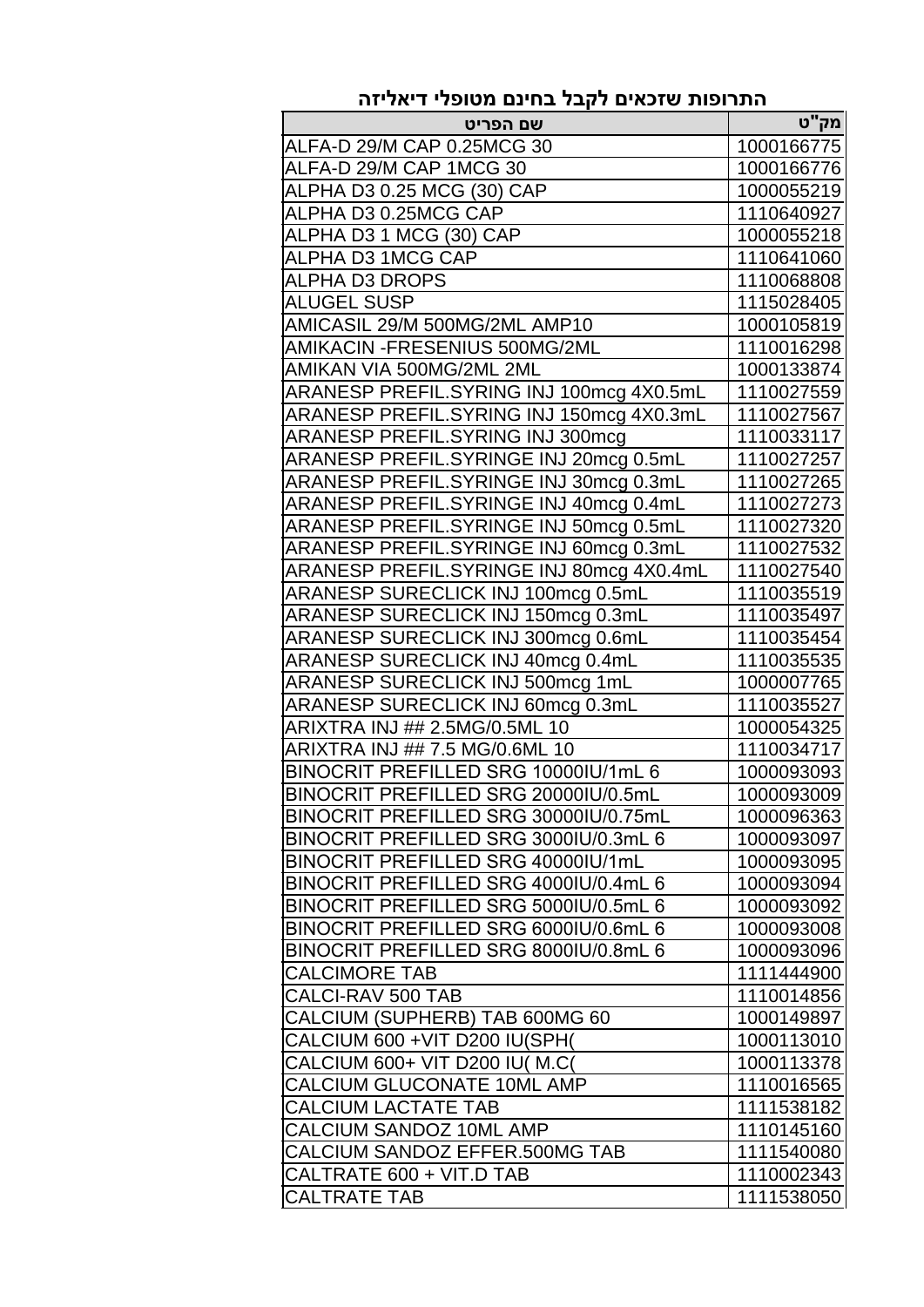| CEFAZOL VIA 1G 10                    | 1000145491 |
|--------------------------------------|------------|
| CEFAZOLIN 29/M VIA 1G                | 1000082023 |
| CEFAZOLIN FRESENIUS 1G AMP 10        | 1000105280 |
| CEFAZOLIN-VIT VIA 1G 10              | 1000137343 |
| <b>CEFTAZIDIME TEVA INJ 1G</b>       | 1000068583 |
| CEFTRIAXONE - TEVA 1GM AMP           | 1110021410 |
| CEFTRIAXONE-FRES 1000MG VIA          | 1000113222 |
| CIPRO-TEVA INF 2MG/1ML 100ML         | 1000121271 |
| CIPRO-TEVA INF 2MG/1ML 200ML         | 1000121272 |
| CLINDAMYCIN 29/M SOL 75MG/5ML        | 1000169120 |
| CLINDAMYCIN 29M O.SOL 75MG/5ML       | 1000180562 |
| CLINDAMYCIN INJ 600MG/4ML            | 1110021640 |
| DALACIN-C 75MG/5ML 29/M SYR(D)       | 1111390045 |
| DEDIOL 29/M ORAL DRP 2MCG/1ML        | 1000101969 |
| DIHYDRAL 0.2MG TAB                   | 1111626502 |
| <b>DUO-CAINE 5% CR</b>               | 1000021132 |
| <b>EMLA 30GM CREAM</b>               | 1110736754 |
| <b>ENGERIX B ADULT SYRING VAC</b>    | 1110031971 |
| <b>ENGERIX B VAC</b>                 | 1112433813 |
| EPREX PREFIL SRG 10000IU 6X1mL       | 1110010028 |
| EPREX PREFIL SRG 2000IU 6X0.5mL      | 1110009968 |
| EPREX PREFIL SRG 3000IU 6X0.3mL      | 1110012110 |
| EPREX PREFIL SRG 4000IU 6X0.4mL      | 1110010010 |
| <b>EPREX PREFIL SRG 5000IU 6</b>     | 1110024983 |
| EPREX PREFIL SRG 6000IU 6            | 1110024991 |
| EPREX PREFIL SRG 8000IU 6            | 1110025009 |
| EPREX PREFIL SRG INJ 40000IU U       | 1110029675 |
| EPREX PREFIL SRG. INJ 30000IU        | 1000041234 |
| EPREX PROTECS INJ 10000IU 6          | 1000041669 |
| EPREX PROTECS INJ 1000IU             | 1000041231 |
| <b>EPREX PROTECS INJ 20000IU</b>     | 1000041232 |
| EPREX PROTECS INJ 2000IU 6           | 1000041245 |
| <b>EPREX PROTECS INJ 30000IU</b>     | 1000041233 |
| <b>EPREX PROTECS INJ 3000IU 6</b>    | 1000041246 |
| EPREX PROTECS INJ 40000IU            | 1000041408 |
| <b>EPREX PROTECS INJ 4000IU 6</b>    | 1000041247 |
| EPREX PROTECS INJ 5000IU 6           | 1000041248 |
| <b>EPREX PROTECS INJ 6000IU 6</b>    | 1000041666 |
| <b>EPREX PROTECS INJ 8000IU 6</b>    | 1000041668 |
| ETALPHA 29/M ORAL DRP 2MCG/1ML       | 1000078651 |
| <b>FERRLECIT AMP</b>                 | 1110001100 |
| FERROVIN 100MG AMP                   | 1000053825 |
| <b>FORTUM INJ1G</b>                  | 1110147759 |
| FOSRENOL CHEW TAB. <><> 1000MG       | 1000046883 |
| FOSRENOL CHEW TAB. <><> 500MG        | 1000045534 |
| FOSRENOL CHEW TAB. <><> 750MG        | 1000046884 |
| GENTA-CT 80MG/2ML 29/M AMP           | 1000060924 |
| <b>GENTAMICIN PANPH.AMP 80MG/2ML</b> | 1000173383 |
| GENTAMICIN TEVA AMP 80MG/2ML         | 1000160570 |
| GENTAMICINA 29/M AMP 80MG/2ML        | 1000112160 |
| GENTAMICINA 80MG/2ML 29M AMP         | 1000060156 |